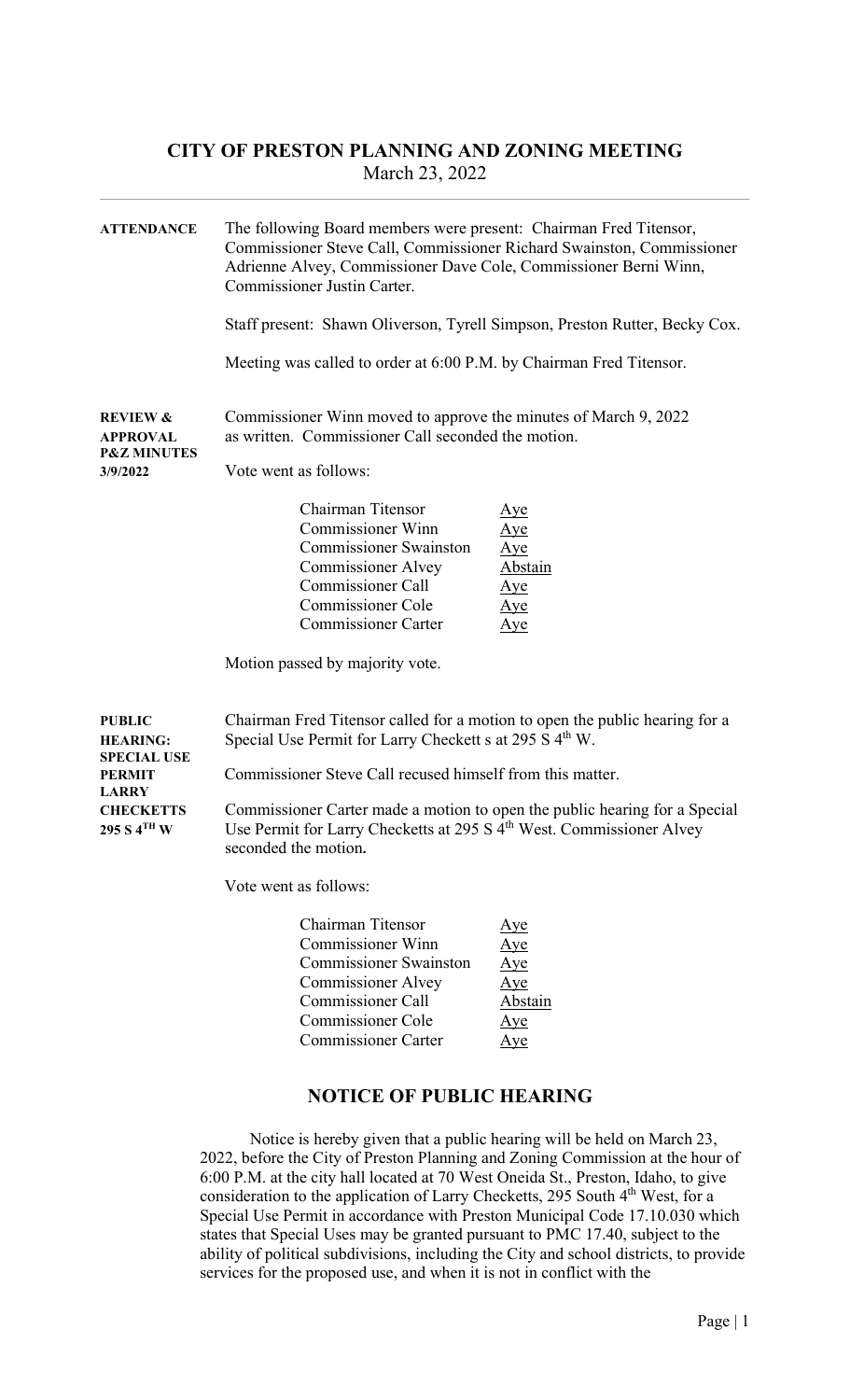comprehensive plan. Specifically, the applicant proposes to build and operate an auto repair and glass shop at 295 South  $4<sup>th</sup>$  West, which is currently zoned Residential A1. A copy of the Application for Special Use Permit is on file with the City Clerk at the above stated address, and may be reviewed upon request to the City Clerk.

Legal Description of said property:

PARCEL A: TOWNSHIP 15 SOUTH, RANGE 39 EAST OF THE BOISE MERIDIAN, FRANKLIN COUNTY, IDAHO. SECTION 27; COMMENCING AT A POINT 415 FEET NORTH OF THE SOUTHWEST CORNER OF THE NORTHEAST QUARTER OF SECTION 27, THENCE NORTH 85 FEET, THENCE EAST 20 RODS; THENCE SOUTH 85 FEET; THENCE WEST 20 RODS TO THE POINT OF BEGINNING. (4643.01) PARCEL B: TOWNSHIP 15 SOUTH, RANGE 39 EAST OF THE BOISE MERIDIAN, FRANKLIN COUNTY, IDAHO. SECTION 27; COMMENCING AT A POINT 500 FEET NORTH OF THE SOUTHWEST CORNER OF THE NORTHEAST QUARTER OF SECTION 27, THENCE NORTH 95 FEET; THENCE EAST 20 RODS; THENCE SOUTH 95 FEET; THENCE WEST 20 RODS TO THE POINT OF BEGINNING. (4643.02)

All persons present will be given the opportunity to be heard in regard to said Application. Written comments or objections to said variance may be submitted to the City Clerk at the above stated address, and the same will be considered if received prior to said public hearing.

Dated this 22<sup>nd</sup> day of February, 2022

Linda Acock

Chairman Titensor explained the procedures for a public hearing and invited Larry Checketts to present his application.

Mr. Checketts told the commissioners that he has operated an auto body shop for many years in Preston but the building he has worked in has been sold and he is looking to build his own place. He would like to build on his empty lot next to his home but it is in a residential area. The special use permit would allow for him to build a shop and operate a business on this lot. He stated that he has contacted the DEQ to see what is allowed and will apply for an exemption from them as he is a small shop and will be within the usage of hazardous materials that they deem safe. Commissioner Cole asked how long the application process with the DEQ will take and Mr. Checketts replied that it is a quick process.

Chairman Titensor asked City Engineer Tyrell Simpson to give his comments. Mr. Simpson stated that this is a Residential A zone and his staff report shows what uses are allowed. Mr. Checketts comments about the DEQ requirements satisfies concerns about air quality but there are concerns about traffic on 4<sup>th</sup> West as that is a narrow road and highly traveled and concerns about noise in the residential neighborhood.

Chairman Titensor called for comments in support.

Tom Clements stated that he lives next to Mr. Checkett's current shop and has never been bothered by noise or fumes. He has been a good neighbor.

Mabel Larsen stated that she lives one house down from the property and she has no qualms about the shop being built there.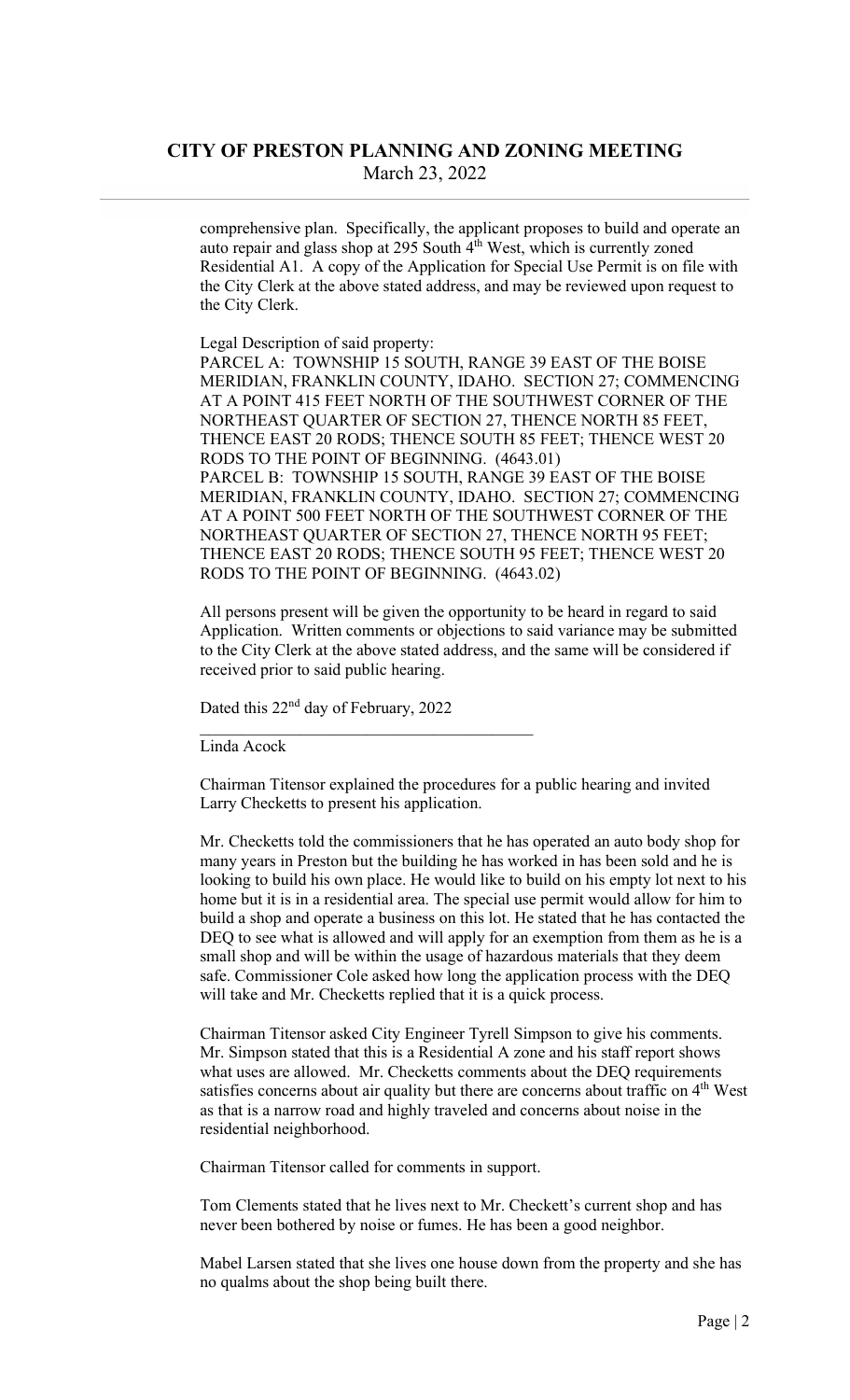There were no written comments.

Chairman Titensor called for neutral comments.

Norm Mayhew stated that he is a neighbor to Mr. Checketts and doesn't oppose the shop but has questions about what happens in the future. He asked if the Special Use Permit could allow for another type of business or a larger business to move in if Mr. Checketts sells the shop. City Attorney Preston Rutter stated that the scope of the business cannot be expanded under the Special Use Permit and if the use changed or the business expanded a new permit would have to be applied for.

There were no written comments.

Chairman Titensor called for opposing comments.

There were no opposing comments and no written comments.

Chairman Titensor invited Mr. Checketts to respond to the comments. Mr. Checketts stated that he does not plan to sell the shop after retirement but plans to keep it and continue to use it for personal use. He stated that he does have an occasional part-time employee working with him. Commissioner Cole asked how much traffic he usually gets to his shop. Mr. Checketts replied that traffic would be minimal, he might have a few cars in the parking lot at one time but the coming and going traffic is not much. Commissioner Alvey asked how deliveries would be handled. Mr. Checketts replied that he receives deliveries typically by a pickup with a trailer or a van, usually during the day but some may come in the evenings. He said that he will have parking space for them to pull into off of the street.

Commissioner Cole moved to close the public hearing. Commissioner Swainston seconded the motion.

Vote went as follows:

| Chairman Titensor             | <u>Aye</u> |
|-------------------------------|------------|
| <b>Commissioner Winn</b>      | Aye        |
| <b>Commissioner Swainston</b> | Aye        |
| <b>Commissioner Alvey</b>     | Aye        |
| <b>Commissioner Call</b>      | Abstain    |
| <b>Commissioner Cole</b>      | Aye        |
| <b>Commissioner Carter</b>    | Aye        |

Commissioner Swainston asked if they had resolved Mr. Mayhew's concerns of the future use of the shop. Mr. Rutter explained that with the Special Use Permit this shop can only be an auto body shop, if any other use is desired, they would have to apply for a new special use permit. Chairman Titensor asked if the shop could be rented out if the use didn't change and Mr. Rutter replied that it could.

Commissioner Carter asked if this is in accordance with the comprehensive plan. Mr. Rutter said it is. Chairman Titensor asked if they could approve the Special Use Permit with Conditions and Mr. Rutter replied that they can. Commissioner Cole stated that concerns about toxicity were appeased with the information from the DEQ and that he doesn't think that traffic will be a problem.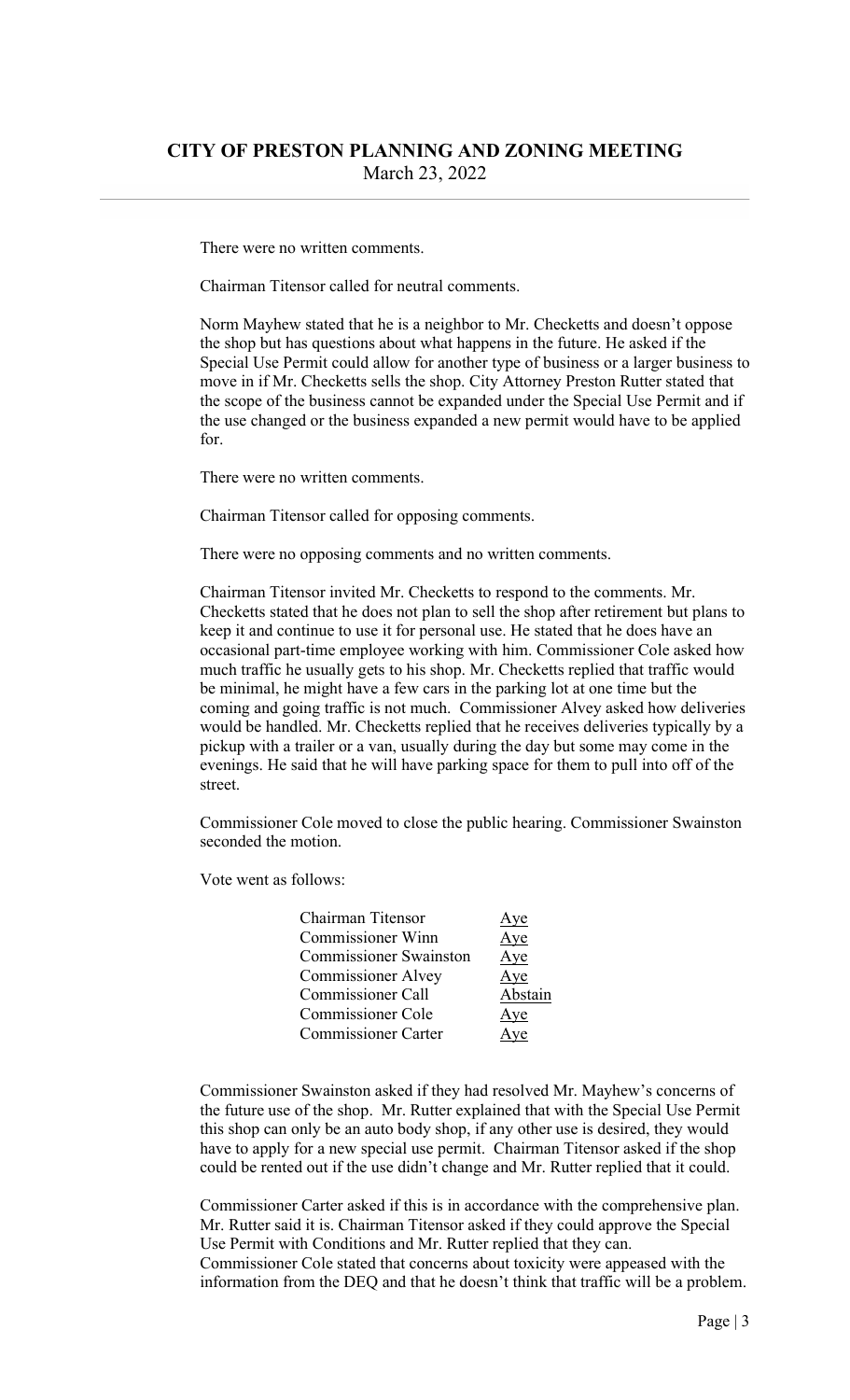He stated that he grew up with a shop in his neighborhood and didn't feel there was any negative impact.

Commissioner Cole made a motion to recommend approval to city council of a Special Use Permit for Larry Checketts auto body shop at 295 S 4<sup>th</sup> W with the condition that he keeps his business license renewed during the course of time that he is conducting business and if the business license lapses for a year's period the Special Use Permit is forfeited. Commissioner Winn seconded the motion.

Vote went as follows:

| Chairman Titensor             | Aye     |
|-------------------------------|---------|
| <b>Commissioner Winn</b>      | Aye     |
| <b>Commissioner Swainston</b> | Aye     |
| <b>Commissioner Alvey</b>     | Aye     |
| <b>Commissioner Call</b>      | Abstain |
| <b>Commissioner Cole</b>      | Aye     |
| <b>Commissioner Carter</b>    | Aye     |
|                               |         |

Motion was approved by majority vote.

PUBLIC Chairman Titensor called for a motion to open the public hearing on the HEARING: City of Preston Comprehensive Plan. COMPRE-HENSIVE Commissioner Alvey made a motion to open the public hearing on the City of PLAN Preston Comprehensive Plan. Commissioner Cole seconded the motion. Vote was unanimous.

#### NOTICE OF PUBLIC HEARING

Notice is hereby given that a public hearing will be held on March 23, 2022 at 6:00 P.M., or as soon thereafter as this matter may be heard, at City Hall located at 70 West Oneida St., Preston, Idaho, before the City of Preston Planning and Zoning Commission to consider an update and amendment to the City's Comprehensive Plan, specifically to change the title of the plan to 2022 City of Preston Comprehensive, clean up the language throughout the Comprehensive Plan, remove portions of ELEMENT 3: Transportation, related to the Architectural Review and the Prioritized Planned Improvements and to update statistical data throughout.

The proposed amendment is available for review at the above address during regular business hours.

Written comments and objections may be submitted to the City Clerk at the above address prior to the public hearing, and the same shall be considered by the Commission in its deliberations.

S/Linda Acock, City Clerk Publish March 2, 2022

> Chairman Titensor invited City Planner Shawn Oliverson to explain the changes made to the Comprehensive Plan. Mr. Oliverson explained that the changes were to update the title, statistical information throughout and to fix wording for ease of reading, there was no change in content.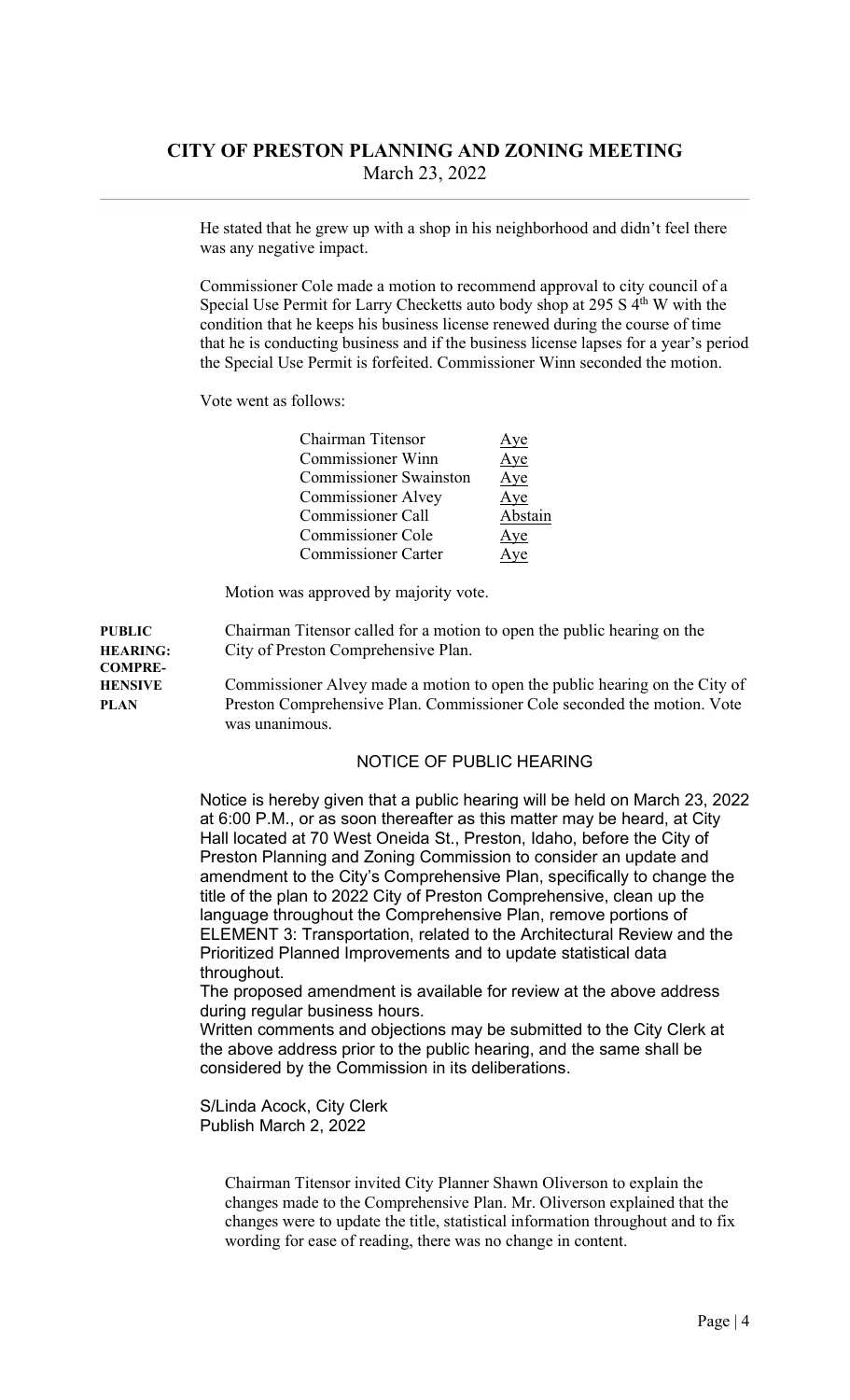Chairman Titensor called for comments in favor. There were no comments and no written comments.

 Chairman Titensor called for neutral comments. There were no comments and no written comments.

 Chairman Titensor called for opposing comments. There were no comments and no written comments.

 Commissioner Call made a motion to close the Public Hearing on the City of Preston Comprehensive Plan. Commissioner Swainston seconded the motion. Vote was unanimous.

 Commissioner Call made a motion to recommend approval to City Council of the City of Preston Comprehensive Plan. Commissioner Carter seconded the motion.

Vote went as follows:

| Chairman Titensor             | ve  |
|-------------------------------|-----|
| <b>Commissioner Winn</b>      | Aye |
| <b>Commissioner Swainston</b> | Aye |
| <b>Commissioner Alvey</b>     | Aye |
| Commissioner Call             | Aye |
| <b>Commissioner Cole</b>      | Aye |
| <b>Commissioner Carter</b>    | ve. |

PUBLIC Chairman Titensor called for a motion to open the public hearing for HEARING municipal code 16.34.100: Planned Unit Developments.

CIPAL Commissioner Winn made a motion to open the public hearing for municipal CODE 16.34.100 code 16.34.100: Planned Unit Developments. Commissioner Swainston PLANNED seconded the motion. Vote was unanimous.

#### NOTICE OF PUBLIC HEARING

Notice is hereby given that a public hearing will be held on March 23, 2022 at 6:00 P.M., or as soon thereafter as this matter may be heard, at City Hall located at 70 West Oneida St., Preston, Idaho, before the City of Preston Planning and Zoning Commission to consider an amendment to Preston City Municipal Code 16.34.100, specifically to amend clustering of planned unit developments permitted from eight hundred feet (800') to one thousand eight hundred feet (1,800') from any other planned unit development.

The proposed amendment is available for review at the above address during regular business hours.

Written comments and objections may be submitted to the City Clerk at the above address prior to the public hearing, and the same shall be considered by the Commission in its deliberations.

s/

Linda Acock, City Clerk Publish March 2, 2022

MUNI-UNIT DEVE-LOPMENTS